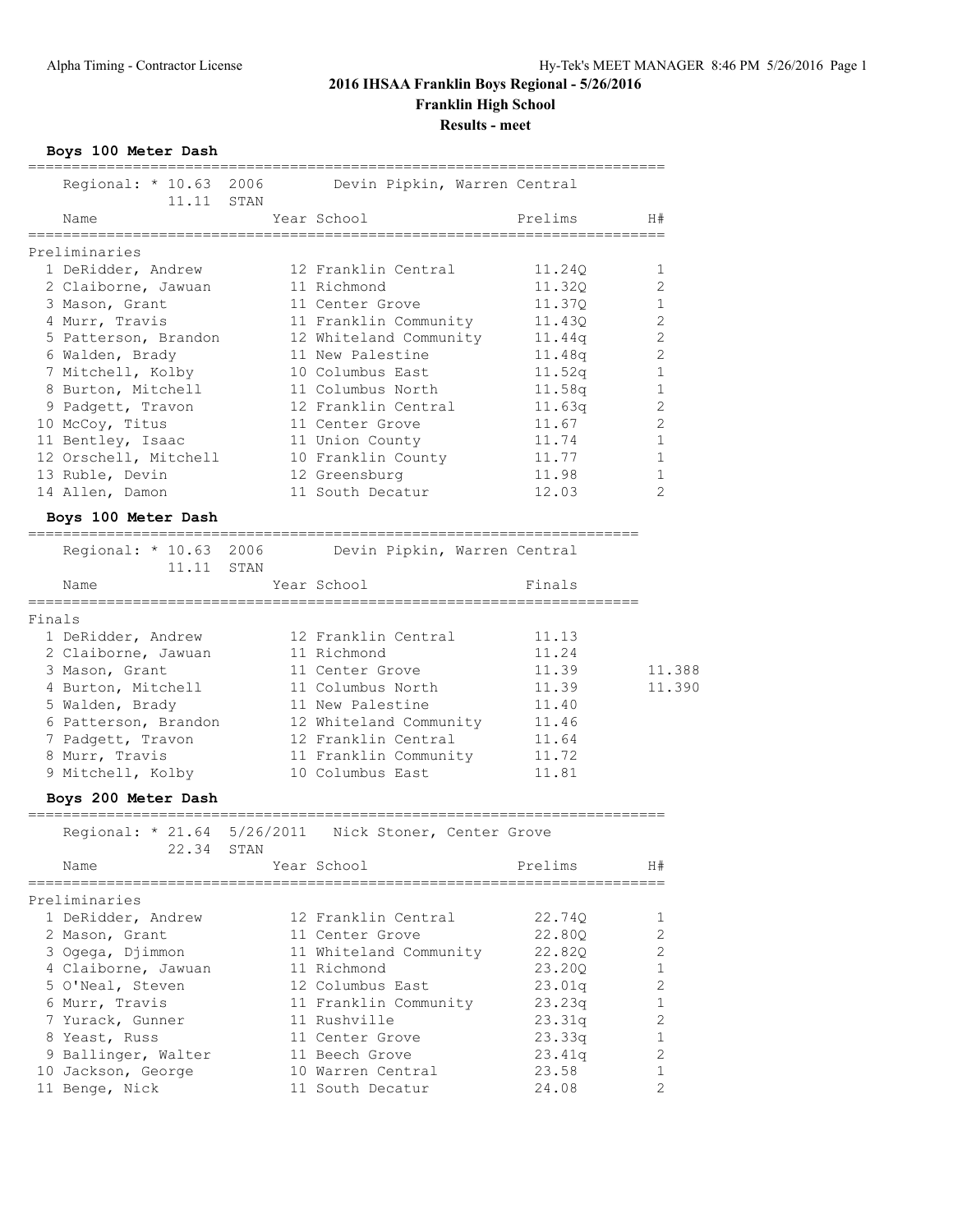## **....Boys 200 Meter Dash**

| 12 Shannon, Tylan | 09 Warren Central  | 24.10 | 2 |
|-------------------|--------------------|-------|---|
| 13 Algee, Alex    | 12 Columbus North  | 24.12 | 1 |
| 14 Gabbard, Alex  | 11 Franklin County | 24.18 | 1 |
| 15 Otley, Michael | 11 Roncalli        | 24.19 | 1 |
| 16 Yager, Keith   | 11 Rushville       | 24.27 | 1 |
| 17 Moody, John    | 12 Batesville      | 26.87 | 2 |

### **Boys 200 Meter Dash**

| 22.34 STAN          | Regional: * 21.64 5/26/2011 Nick Stoner, Center Grove |            |        |
|---------------------|-------------------------------------------------------|------------|--------|
| Name                | Year School                                           | Finals     |        |
| Finals              |                                                       |            |        |
| 1 DeRidder, Andrew  | 12 Franklin Central                                   | 21,96 STAN |        |
| 2 Mason, Grant      | 11 Center Grove                                       | 22.50      |        |
| 3 Ogega, Djimmon    | 11 Whiteland Community                                | 22.60      | 22.591 |
| 4 O'Neal, Steven    | 12 Columbus East                                      | 22.60      | 22,600 |
| 5 Murr, Travis      | 11 Franklin Community                                 | 22.86      |        |
| 6 Ballinger, Walter | 11 Beech Grove                                        | 22.93      |        |
| 7 Yeast, Russ       | 11 Center Grove                                       | 23.26      |        |
| 8 Yurack, Gunner    | 11 Rushville                                          | 23.46      |        |
| 9 Claiborne, Jawuan | 11 Richmond                                           | 23.84      |        |
|                     |                                                       |            |        |

#### **Boys 400 Meter Dash**

#### =========================================================================

| Regional: * 47.74 5/26/2011 Chris Giesting, Batesville<br>49.37 | STAN |                        |        |              |
|-----------------------------------------------------------------|------|------------------------|--------|--------------|
| Name                                                            |      | Year School            | Finals | H#           |
| 1 Ogega, Djimmon                                                |      | 11 Whiteland Community | 49.50  | 2            |
| 2 Moody, John                                                   |      | 12 Batesville          | 49.87  | 2            |
| 3 Otley, Gabe                                                   |      | 11 Roncalli            | 50.11  | 2            |
| 4 Alverado, Javier                                              |      | 12 Warren Central      | 50.21  | 2            |
| 5 Jones, Dallace                                                |      | 11 Warren Central      | 50.64  | 2            |
| 6 Bontrager, Logan                                              |      | 11 Center Grove        | 50.69  | 2            |
| 7 Smith, Zak                                                    |      | 12 Center Grove        | 50.71  | 2            |
| 8 Pflueger, Robert                                              |      | 11 Columbus North      | 52.00  | $\mathbf{1}$ |
| 9 Ramsey, Tyler                                                 |      | 11 Beech Grove         | 52.03  | $\mathbf{1}$ |
| 10 Jessup, Grant                                                |      | 12 Tri                 | 52.83  |              |
| 11 Fromer, Tyler                                                |      | 10 Franklin Community  | 53.07  | 2            |
| 12 Aliq, Andrew                                                 |      | 12 East Central        | 53.62  |              |
| 13 Wilson, Jacob                                                |      | 11 Rushville           | 53.82  |              |
| 14 Steuer, Noah                                                 |      | 10 Lawrenceburg        | 54.23  |              |
| 15 Griffith, Ira                                                |      | 10 Rushville           | 55.37  |              |

### **Boys 800 Meter Run**

|      | Regional: * 1:51.81 2014 |                |                                             | Daniel Kuhn, Shelbyville |         |
|------|--------------------------|----------------|---------------------------------------------|--------------------------|---------|
|      |                          | $1:55.36$ STAN |                                             |                          |         |
| Name |                          |                | Year School                                 |                          | Finals  |
|      | 1 Fill, Nathan           |                | $57.161$ $(57.161)$ $1:57.352$ $(1:00.191)$ | 12 Center Grove          | 1:57.36 |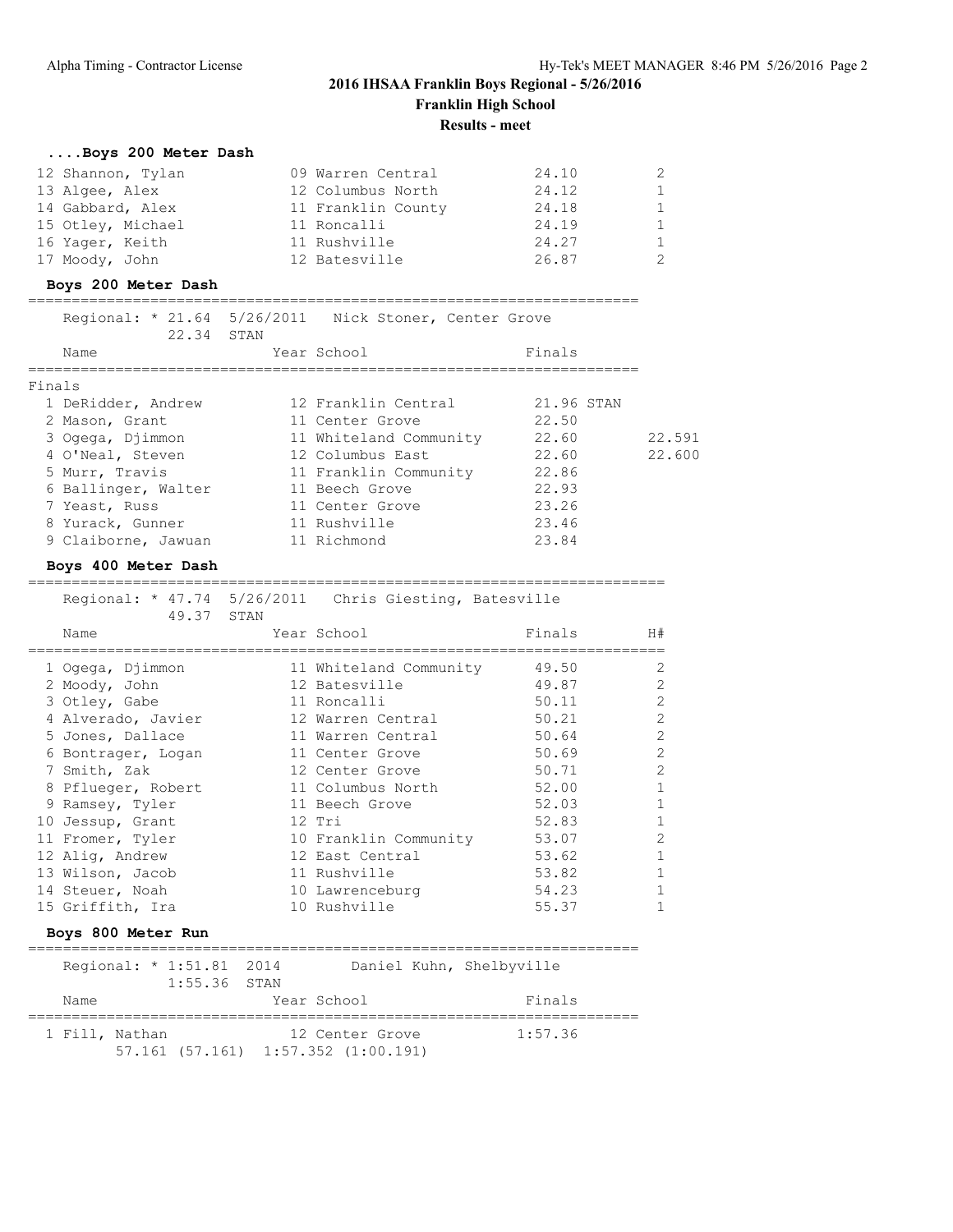## **....Boys 800 Meter Run**

| 2 McGaha, Chandler      | 11 Franklin Community 1:57.64                   |         |
|-------------------------|-------------------------------------------------|---------|
| 57.774 (57.774)         | 1:57.631(59.857)                                |         |
| 3 Steward, Chandler     | 12 Columbus North                               | 1:58.09 |
| 58.008 (58.008)         | $1:58.084$ $(1:00.076)$                         |         |
| 4 Sauter, Reed          | 12 Center Grove                                 | 1:58.26 |
|                         | 57.246 (57.246) 1:58.258 (1:01.012)             |         |
| 5 Lapsley, Demontrae'   | 12 Warren Central                               | 1:59.02 |
| 57.340 (57.340)         | 1:59.013(1:01.673)                              |         |
| 6 Bell, Connor          | 12 Batesville                                   | 2:00.53 |
| $1:00.726$ $(1:00.726)$ | 2:00.529 (59.803)                               |         |
| 7 Oskins, Lucas         | 11 Greenwood Community                          | 2:01.12 |
| 59.023 (59.023)         | $2:01.119$ $(1:02.096)$                         |         |
| 8 Brenneke, Jack        | 12 Seton Catholic                               | 2:01.13 |
|                         | 57.564 (57.564) 2:01.126 (1:03.562)             |         |
| 9 Wicker, Breyden       | 12 Union County                                 | 2:04.04 |
| 58.465 (58.465)         | $2:04.039$ $(1:05.574)$                         |         |
| 10 Wilson, Riley        | 12 New Palestine                                | 2:04.85 |
|                         | 57.884 (57.884) 2:04.842 (1:06.958)             |         |
| 11 Eagleson, Caleb      | 11 New Palestine                                | 2:05.25 |
| 57.551 (57.551)         | $2:05.246$ $(1:07.695)$                         |         |
| 12 Gallegos, Claudio    | 12 Rising Sun                                   | 2:07.08 |
|                         | 58.413 (58.413) 2:07.080 (1:08.667)             |         |
| 13 Musselman, Toby      | 12 Connersville                                 | 2:08.09 |
| $1:01.094$ $(1:01.094)$ | $2:08.089$ $(1:06.995)$                         |         |
| 14 Veach, Hayden        | 12 Southwestern                                 | 2:09.87 |
|                         | 57.843 (57.843) 2:09.864 (1:12.021)             |         |
| 15 Hanson, Cooper       | 10 Greenfield-Central                           | 2:10.58 |
|                         | $1:00.289$ $(1:00.289)$ $2:10.573$ $(1:10.284)$ |         |
| 16 Schroeder,, Gregory  | 11 Oldenburg Academy                            | 2:15.33 |
|                         | $1:01.983$ $(1:01.983)$ $2:15.327$ $(1:13.344)$ |         |

#### **Boys 1600 Meter Run** ======================================================================

| $4:17.47$ STAN | Regional: * 4:13.63 2007 De'Sean Turner, Warren Central                                         |  |
|----------------|-------------------------------------------------------------------------------------------------|--|
|                | Name Year School Finals                                                                         |  |
|                | 1 Stamm, Jacob 12 Seton Catholic 4:27.31                                                        |  |
|                | $1:05.721$ $(1:05.721)$ $2:13.074$ $(1:07.353)$ $3:19.754$ $(1:06.680)$ $4:27.305$ $(1:07.551)$ |  |
|                | 2 Pine, Ethan 10 Greenwood Community 4:28.80                                                    |  |
|                | $1:07.230$ $(1:07.230)$ $2:16.341$ $(1:09.111)$ $3:24.566$ $(1:08.225)$ $4:28.798$ $(1:04.232)$ |  |
|                | 3 Campbell, Joshua 10 Franklin Community 4:29.19                                                |  |
|                | $1:07.363$ (1:07.363) 2:16.605 (1:09.242) 3:25.190 (1:08.585) 4:29.184 (1:03.994)               |  |
|                | 4 Williams, Jared 12 Whiteland Community 4:33.15                                                |  |
|                | 1:07.662 (1:07.662) 2:16.683 (1:09.021) 3:25.566 (1:08.883) 4:33.148 (1:07.582)                 |  |
|                | 5 Bledsoe, Mason 11 Hagerstown 4:35.01                                                          |  |
|                | $1:06.952$ (1:06.952) 2:16.513 (1:09.561) 3:25.632 (1:09.119) 4:35.010 (1:09.378)               |  |
|                | 6 Crowder, Chase 11 New Palestine 4:36.59                                                       |  |
|                | $1:07.544$ $(1:07.544)$ $2:17.139$ $(1:09.595)$ $3:26.999$ $(1:09.860)$ $4:36.590$ $(1:09.591)$ |  |
|                | 7 Fischer, Eli               11 Columbus North           4:37.30                                |  |
|                | $1:07.233$ $(1:07.233)$ $2:16.754$ $(1:09.521)$ $3:28.609$ $(1:11.855)$ $4:37.297$ $(1:08.688)$ |  |
|                | 8 Hodges, JT 09 Center Grove 4:37.32                                                            |  |
|                | $1:07.014$ $(1:07.014)$ $2:16.774$ $(1:09.760)$ $3:28.044$ $(1:11.270)$ $4:37.313$ $(1:09.269)$ |  |
|                | 9 Lowhorn, Tyler 12 Warren Central 4:40.62                                                      |  |
|                | $1:08.299$ $(1:08.299)$ $2:19.368$ $(1:11.069)$ $3:31.457$ $(1:12.089)$ $4:40.619$ $(1:09.162)$ |  |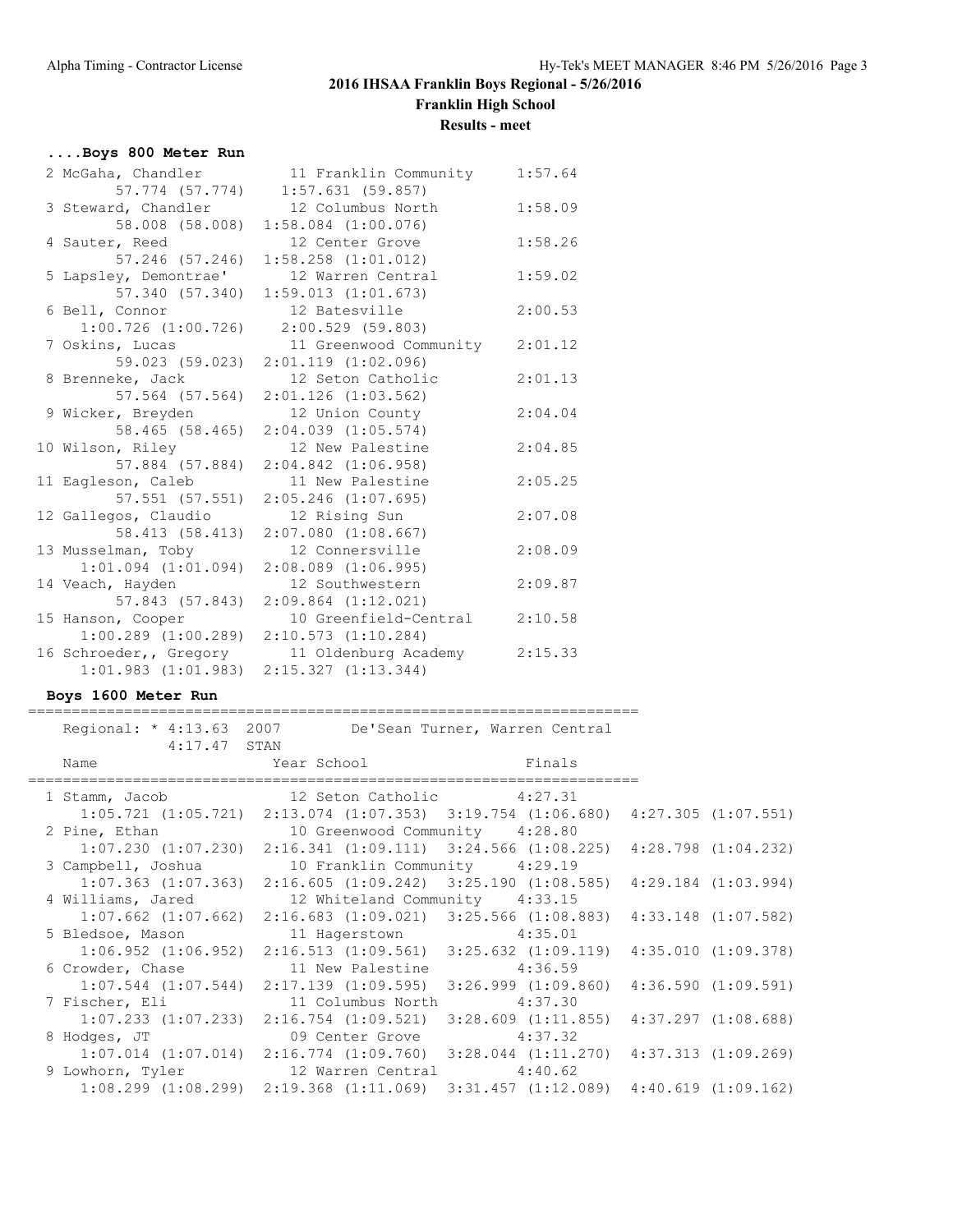# **2016 IHSAA Franklin Boys Regional - 5/26/2016**

**Franklin High School**

**Results - meet**

## **....Boys 1600 Meter Run**

| 10 Beatty, Gabe                                 | 10 Northeastern                                                                                 | 4:40.68                 |                         |                         |
|-------------------------------------------------|-------------------------------------------------------------------------------------------------|-------------------------|-------------------------|-------------------------|
| $1:07.271$ $(1:07.271)$ $2:17.243$ $(1:09.972)$ |                                                                                                 | $3:29.212$ $(1:11.969)$ |                         | $4:40.678$ $(1:11.466)$ |
| 11 Moster, Caleb                                | 11 Batesville                                                                                   | 4:40.82                 |                         |                         |
| $1:07.814$ $(1:07.814)$                         | 2:17.875(1:10.061)                                                                              | $3:29.449$ $(1:11.574)$ | $4:40.818$ $(1:11.369)$ |                         |
| 12 Clark, Justyn                                | 12 South Decatur                                                                                | 4:44.24                 |                         |                         |
| $1:07.883$ $(1:07.883)$                         | 2:20.085(1:12.202)                                                                              | 3:34.660(1:14.575)      | $4:44.238$ $(1:09.578)$ |                         |
| 13 Levi, Trevor                                 | 10 Rising Sun                                                                                   | 4:44.89                 |                         |                         |
| $1:08.360$ $(1:08.360)$                         | 2:19.765(1:11.405)                                                                              | $3:33.745$ $(1:13.980)$ | 4:44.883(1:11.138)      |                         |
| 14 O'Brien, Neil 11 Roncalli                    |                                                                                                 | 4:46.96                 |                         |                         |
| $1:08.020$ $(1:08.020)$                         | $2:18.700$ $(1:10.680)$ $3:34.150$ $(1:15.450)$                                                 |                         | 4:46.960(1:12.810)      |                         |
| 15 Embry, Alec                                  | 11 Columbus North 4:47.26                                                                       |                         |                         |                         |
| $1:07.495$ $(1:07.495)$                         | $2:18.156$ $(1:10.661)$                                                                         | $3:32.294$ $(1:14.138)$ | $4:47.254$ $(1:14.960)$ |                         |
| 16 Parrish, Michael                             | 11 Franklin Central 5:05.49                                                                     |                         |                         |                         |
|                                                 | $1:06.735$ $(1:06.735)$ $2:18.278$ $(1:11.543)$ $3:40.090$ $(1:21.812)$ $5:05.487$ $(1:25.397)$ |                         |                         |                         |

**Boys 3200 Meter Run**

======================================================================

|                          | Regional: * 8:57.78 2004 Christian Wagner, Columbus North                                                    |                                                                         |  |
|--------------------------|--------------------------------------------------------------------------------------------------------------|-------------------------------------------------------------------------|--|
| $9:17.52$ STAN<br>Name   | Year School                                                                                                  | Finals                                                                  |  |
|                          | 1 Eckstein, Curt 11 Oldenburg Academy 9:28.54                                                                |                                                                         |  |
|                          | $1:10.046$ (1:10.046) 1:10.046 (0.000) 2:21.986 (1:11.940) 3:33.693 (1:11.707)                               |                                                                         |  |
|                          | 4:45.442 (1:11.749) 5:56.745 (1:11.303) 7:08.922 (1:12.177) 9:28.539 (2:19.617)                              |                                                                         |  |
| 2 Stamm, Jacob           | 12 Seton Catholic 9:34.48                                                                                    |                                                                         |  |
|                          | 1:11.101 (1:11.101) 3:35.170 (2:24.069) 4:48.396 (1:13.226) 7:17.262 (2:28.866)                              |                                                                         |  |
|                          | $8:28.823$ $(1:11.561)$ $9:34.473$ $(1:05.650)$                                                              |                                                                         |  |
| 3 Hodges, JT             | 09 Center Grove 9:35.24                                                                                      |                                                                         |  |
|                          | $1:11.587$ $(1:11.587)$ $2:23.461$ $(1:11.874)$ $3:35.118$ $(1:11.657)$ $4:47.874$ $(1:12.756)$              |                                                                         |  |
|                          | $6:02.035$ $(1:14.161)$ $7:16.320$ $(1:14.285)$ $8:28.420$ $(1:12.100)$ $9:35.231$ $(1:06.811)$              |                                                                         |  |
| 4 Lawson, Robby          | 12 Franklin Central                                                                                          | 9:39.29                                                                 |  |
|                          | 1:10.620 (1:10.620) 2:22.390 (1:11.770) 3:34.296 (1:11.906) 4:47.156 (1:12.860)                              |                                                                         |  |
| 6:01.680(1:14.524)       |                                                                                                              | 7:16.584 (1:14.904) 8:30.660 (1:14.076) 9:39.283 (1:08.623)             |  |
| 5 Bishop, Zachariah      | 12 Greenfield-Central 9:40.40                                                                                |                                                                         |  |
| $1:10.263$ $(1:10.263)$  |                                                                                                              | $1:10.264$ (0.001) $2:22.149$ (1:11.885) $3:34.619$ (1:12.470)          |  |
| 4:47.111(1:12.492)       |                                                                                                              | $6:00.907$ (1:13.796) 7:16.081 (1:15.174) 9:40.397 (2:24.316)           |  |
| 6 Smith, Hunter          | 12 Greenwood Community 9:43.20                                                                               |                                                                         |  |
| 1:10.410(1:10.410)       |                                                                                                              | $2:22.270$ (1:11.860) 3:33.965 (1:11.695) 4:45.890 (1:11.925)           |  |
|                          | 6:00.107 (1:14.217) 8:32.669 (2:32.562) 9:43.193 (1:10.524)                                                  |                                                                         |  |
| 7 Martini, Zach          | 11 Rising Sun 9:46.54                                                                                        |                                                                         |  |
| $1:11.323$ $(1:11.323)$  |                                                                                                              | $1:12.463$ $(1.140)$ $2:25.615$ $(1:13.152)$ $3:35.657$ $(1:10.042)$    |  |
| $5:03.991$ $(1:28.334)$  | $6:02.282$ (58.291) $6:27.136$ (24.854) 9:46.539 (3:19.403)                                                  |                                                                         |  |
| 8 Rankin, Ben            | 12 Columbus North 9:53.62                                                                                    |                                                                         |  |
| $1:10.891$ $(1:10.891)$  | $9:53.616$ $(8:42.725)$                                                                                      |                                                                         |  |
| 9 Yeend, Nick            | 11 Southwestern 10:00.80                                                                                     |                                                                         |  |
| $1:10.459$ $(1:10.459)$  |                                                                                                              | $2:22.508$ $(1:12.049)$ $3:34.884$ $(1:12.376)$ $4:46.897$ $(1:12.013)$ |  |
| 6:01.310(1:14.413)       |                                                                                                              | 7:16.748 (1:15.438) 8:33.607 (1:16.859) 10:00.800 (1:27.193)            |  |
| 10 Perkins, Nick         | 09 Roncalli                                                                                                  | 10:02.01                                                                |  |
| $1:11.656$ $(1:11.656)$  |                                                                                                              | $3:35.879$ $(2:24.223)$ $4:51.548$ $(1:15.669)$ $6:08.944$ $(1:17.396)$ |  |
|                          | 7:29.266 (1:20.322) 8:50.180 (1:20.914) 10:02.003 (1:11.823)<br>11 Brooks, Elijah 11 Columbus North 10:06.10 |                                                                         |  |
|                          |                                                                                                              |                                                                         |  |
| 1:11.680(1:11.680)       |                                                                                                              | 2:23.150 (1:11.470) 3:35.460 (1:12.310) 4:49.028 (1:13.568)             |  |
| $10:06.098$ $(5:17.070)$ |                                                                                                              |                                                                         |  |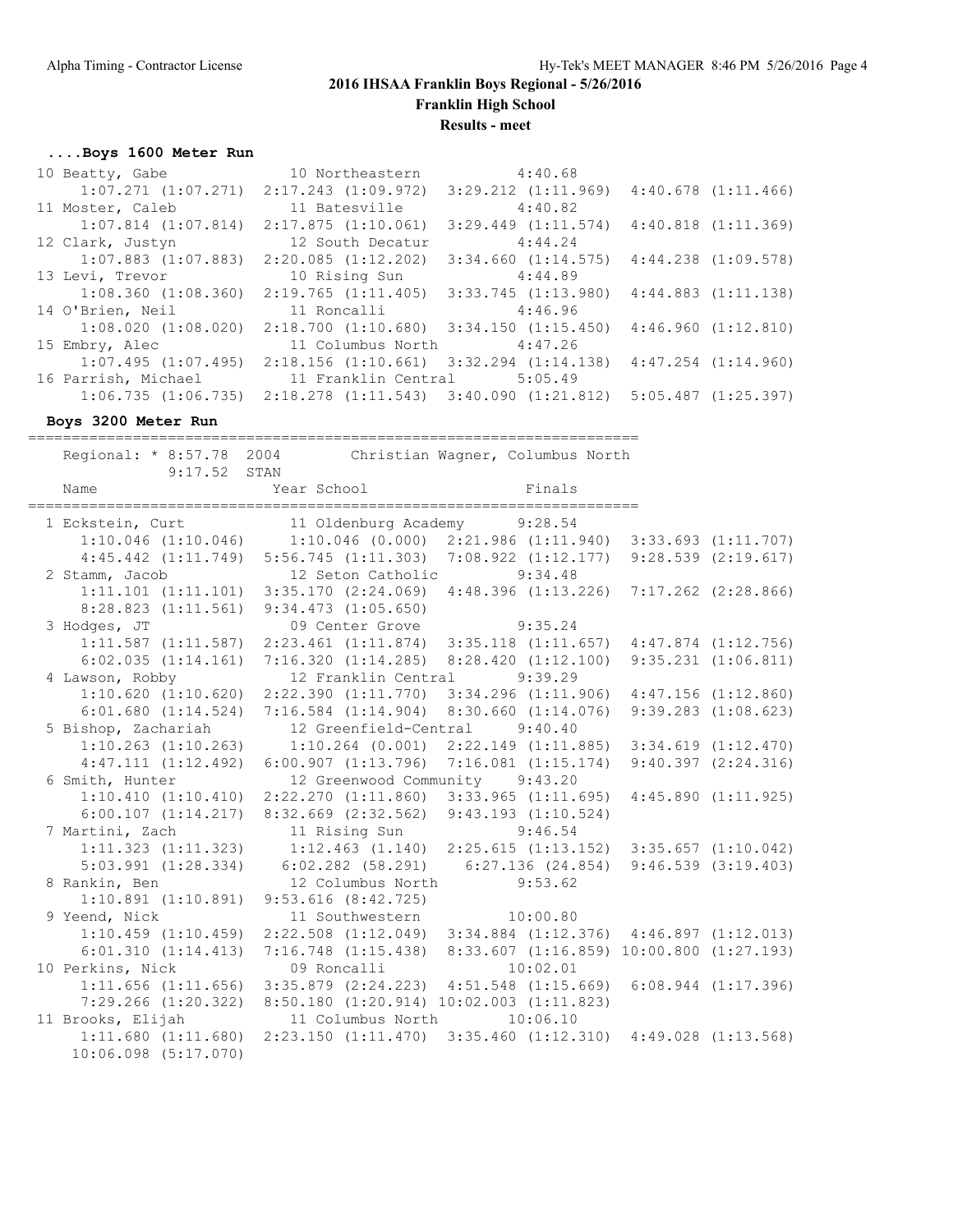## **2016 IHSAA Franklin Boys Regional - 5/26/2016 Franklin High School**

**Results - meet**

## **....Boys 3200 Meter Run**

| 12 Hansen, Jacob                | 11 Greenfield-Central 10:06.87                   |                                                  |  |
|---------------------------------|--------------------------------------------------|--------------------------------------------------|--|
| $1:12.255$ $(1:12.255)$         | $2:24.286$ $(1:12.031)$                          | $3:37.260$ $(1:12.974)$ $4:53.816$ $(1:16.556)$  |  |
| $6:13.235$ $(1:19.419)$         | $7:34.119$ $(1:20.884)$                          | $8:56.517$ $(1:22.398)$ $10:06.861$ $(1:10.344)$ |  |
| 13 Bledsoe, Mason               | 11 Hagerstown                                    | 10:08.95                                         |  |
| $1:11.078$ $(1:11.078)$         | 2:22.825(1:11.747)                               | $3:35.977$ $(1:13.152)$ $4:51.795$ $(1:15.818)$  |  |
| 6:08.390(1:16.595)              | 7:30.190(1:21.800)                               | $8:54.447$ $(1:24.257)$ $10:08.944$ $(1:14.497)$ |  |
| 14 Moster, Caleb                | 11 Batesville                                    | 10:29.74                                         |  |
|                                 | $1:11.935$ $(1:11.935)$ $7:45.457$ $(6:33.522)$  | $9:09.802$ $(1:24.345)$ $10:29.732$ $(1:19.930)$ |  |
| 15 Kirchoff, Jacob 10 Rushville |                                                  | 10:39.09                                         |  |
|                                 | $9:14.699$ $(9:14.699)$ $10:39.084$ $(1:24.385)$ |                                                  |  |

### **Boys 110 Meter Hurdles**

| Regional: * 14.01 2013<br>14.87 STAN | Justin Veteto, Center Grove |         |                |
|--------------------------------------|-----------------------------|---------|----------------|
| Name                                 | Year School                 | Prelims | H#             |
|                                      |                             |         |                |
| Preliminaries                        |                             |         |                |
| 1 French, De'Shaun                   | 12 Shelbyville              | 14.960  | -1             |
| 2 Wilkins, Raekwon                   | 11 Franklin Central         | 15.290  | $\mathcal{L}$  |
| 3 Goines, Christian                  | 11 Center Grove             | 15.310  | 1              |
| 4 Wagner, Garrett                    | 10 Batesville               | 15.400  | $\overline{2}$ |
| 5 Perry, Triston                     | 11 Columbus North           | 15.31q  |                |
| 6 Parris, Mason                      | 10 Lawrenceburg             | 15.53q  |                |
| 7 Ables, Bryce                       | 12 Columbus North           | 15.73q  | $\overline{2}$ |
| 8 Barnett, Samuel                    | 11 Franklin Community       | 15.83q  | $\overline{2}$ |
| 9 Quarles, Malachi                   | 09 Franklin Central         | 16.17q  | 1              |
| 10 Oskins, Satchel                   | 11 Scecina                  | 16.25   | $\overline{2}$ |
| 11 Patton, Nick                      | 09 Greenwood Community      | 16.50   | $\overline{2}$ |
| 12 Rosemeyer, Douglas                | 12 East Central             | 16.86   |                |
| 13 Hankins, Dillon                   | 12 Morristown               | 16.91   | 1              |
| 14 Sheehan, Ike                      | 11 Rushville                | 17.00   | $\mathbf{1}$   |
| 15 Hilbert, Bryant                   | 11 Cambridge City L         | 17.46   | $\overline{2}$ |
| 16 Beasley, Justin                   | 10 Union County             | 17.68   | $\mathfrak{D}$ |
| Boys 110 Meter Hurdles               |                             |         |                |

|        | Regional: * 14.01 2013<br>14.87 | STAN | Justin Veteto, Center Grove |            |
|--------|---------------------------------|------|-----------------------------|------------|
|        | Name                            |      | Year School                 | Finals     |
| Finals |                                 |      |                             |            |
|        | 1 French, De'Shaun              |      | 12 Shelbyville              | 14.73 STAN |
|        | 2 Perry, Triston                |      | 11 Columbus North           | 15.15      |
|        | 3 Wilkins, Raekwon              |      | 11 Franklin Central         | 15.31      |
|        | 4 Barnett, Samuel               |      | 11 Franklin Community       | 15.32      |
|        | 5 Parris, Mason                 |      | 10 Lawrenceburg             | 15.59      |
|        | 6 Goines, Christian             |      | 11 Center Grove             | 15.60      |
|        | 7 Waqner, Garrett               |      | 10 Batesville               | 15.96      |
|        | 8 Ables, Bryce                  |      | 12 Columbus North           | 16.23      |
|        | 9 Ouarles, Malachi              |      | 09 Franklin Central         | 16.31      |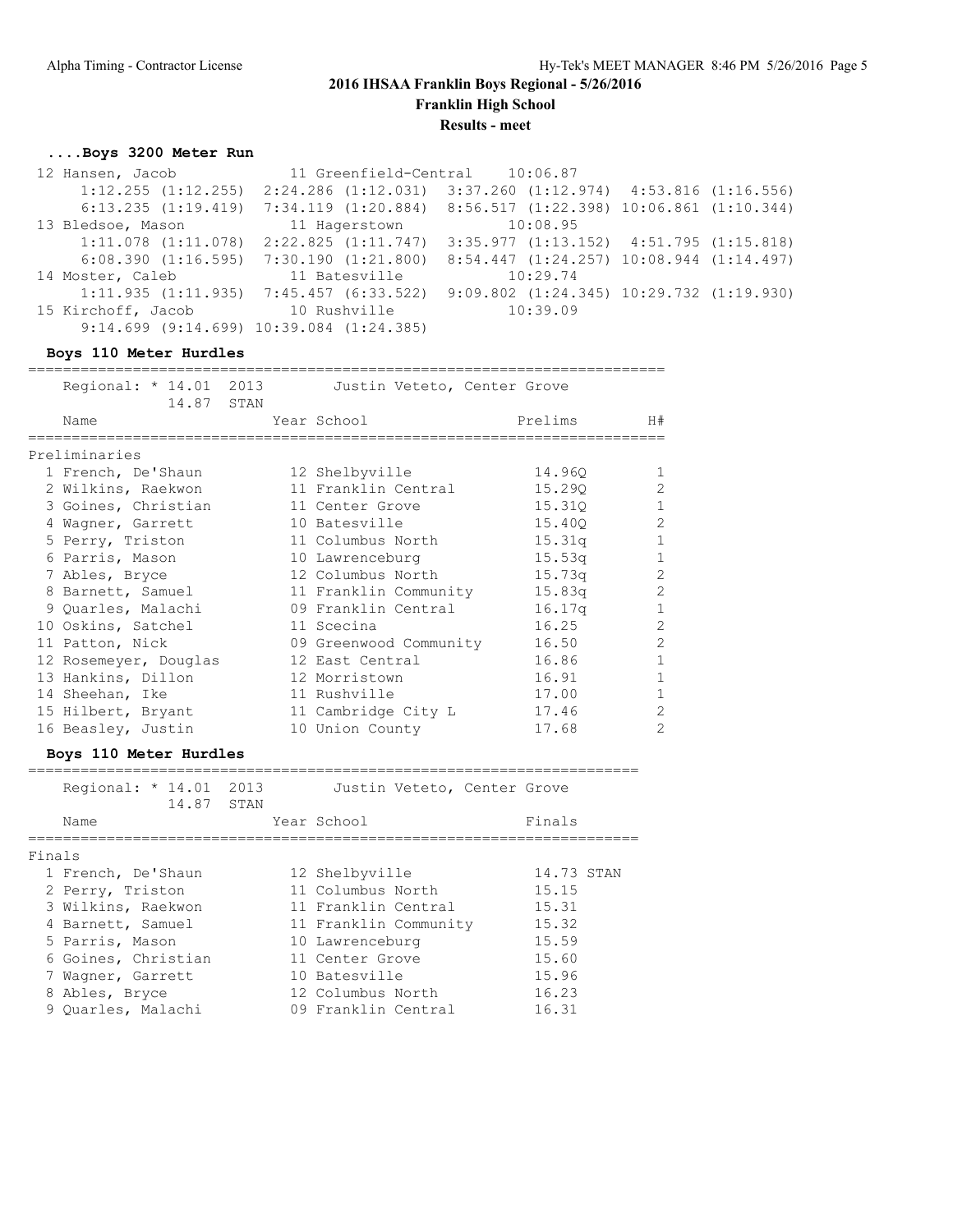**Boys 300 Meter Hurdles**

| Regional: * 37.23 2008<br>38.82 STAN |  | D'Jaun Richardson, Warren Central |        |                |
|--------------------------------------|--|-----------------------------------|--------|----------------|
| Name                                 |  | Year School                       | Finals | H#             |
| 1 Hohlt, Jackson                     |  | 12 Center Grove                   | 38.91  | 2              |
| 2 Barnett, Samuel                    |  | 11 Franklin Community             | 39.15  | 2              |
| 3 Ables, Bryce                       |  | 12 Columbus North                 | 39.58  | 2              |
| 4 Heist, Tanner                      |  | 12 Lawrenceburg                   | 40.63  | 2              |
| 5 Perry, Triston                     |  | 11 Columbus North                 | 40.80  | $\mathbf{1}$   |
| 6 Quarles, Malachi                   |  | 09 Franklin Central               | 40.91  | 2              |
| 7 Wilkins, Raekwon                   |  | 11 Franklin Central               | 41.44  | 2              |
| 8 Doty, Tyler                        |  | 12 Whiteland Community            | 41.68  | $\mathbf{1}$   |
| 9 Sheehan, Ike                       |  | 11 Rushville                      | 42.41  | $\overline{2}$ |
| 10 Hankins, Dillon                   |  | 12 Morristown                     | 42.42  | $\mathbf{1}$   |
| 11 Hohlt, Sam                        |  | 09 Center Grove                   | 42.59  | $\mathbf{1}$   |
| 12 Robinson, Holden                  |  | 09 Hagerstown                     | 42.91  | $\mathbf{1}$   |
| 13 Wagner, Garrett                   |  | 10 Batesville                     | 43.92  | $\overline{2}$ |
| 14 Stamm, Andrew                     |  | 12 Connersville                   | 44.18  | $\mathbf{1}$   |
| 15 Malott, Brandon                   |  | 11 South Decatur                  | 50.67  | $\mathbf{1}$   |

=========================================================================

## **Boys 4x100 Meter Relay**

=========================================================================

 Regional: \* 42.02 5/28/2015 Warren Central, Warren Centr I Price, M Cornner, D Rivers, I Thomas

| 42.55<br>STAN             |                          |                |
|---------------------------|--------------------------|----------------|
| School                    | Finals                   | H#             |
| 1 Franklin Central        | 41.93*STAN               | $\mathfrak{D}$ |
| 1) DeRidder, Andrew 12    | 2) Idele, Kain 12        |                |
| 3) Padgett, Travon 12     | 4) Ritter, Robert 12     |                |
| 2 Center Grove            | 42.33 STAN               | 2              |
| 1) McCoy, Titus 11        | 2) Smith, Zak 12         |                |
| 3) Mason, Grant 11        | 4) Yeast, Russ 11        |                |
| 3 Columbus North          | 43.20                    | 2              |
| 1) Algee, Alex 12         | 2) Bandy, Cortez 10      |                |
| 3) Burton, Mitchell 11    | 4) Flemmons, Jaylen 10   |                |
| 4 Shelbyville             | 43.35                    | 2              |
| 1) French, De'Shaun 12    | 2) Clark, Tim 09         |                |
| 3) Ramsey, Jalaen 11      | 4) Diemer, Evan 11       |                |
| 5 Columbus East           | 43.59                    | $\overline{2}$ |
| 1) Hogan, Jamon 10        | 2) O'Neal, Thomas 11     |                |
| 3) O'Neal, Steven 12      | 4) Wilson, Cam 11        |                |
| 6 Whiteland Community     | 43.97                    | $\overline{2}$ |
| 1) Parson, Lance 10       | 2) Patterson, Brandon 12 |                |
| 3) Walters, Jacob 12      | 4) Daley, Brice 10       |                |
| 7 New Palestine           | 44.18                    | 2              |
| 1) Blackwell, Duke 12     | 2) Greene, Logan 12      |                |
| 3) Dye, Reid 12           | 4) Walden, Brady 11      |                |
| 8 Indpls Scecina Memorial | 44.32                    | $\mathbf{1}$   |
| 1) Bryant, Isaiah 12      | 2) Fulmore, JR 09        |                |
| 3) Kelley, Chad 11        | 4) Tucker, Drew 12       |                |
| 9 East Central            | 44.44                    | $\mathbf{1}$   |
| 1) Dole, Nathan 12        | 2) Fox, Kurtis 12        |                |
| 3) Corn, Nathan 12        | 4) Ward, Seth 10         |                |
| 10 Beech Grove            | 44.70                    | $\mathbf 1$    |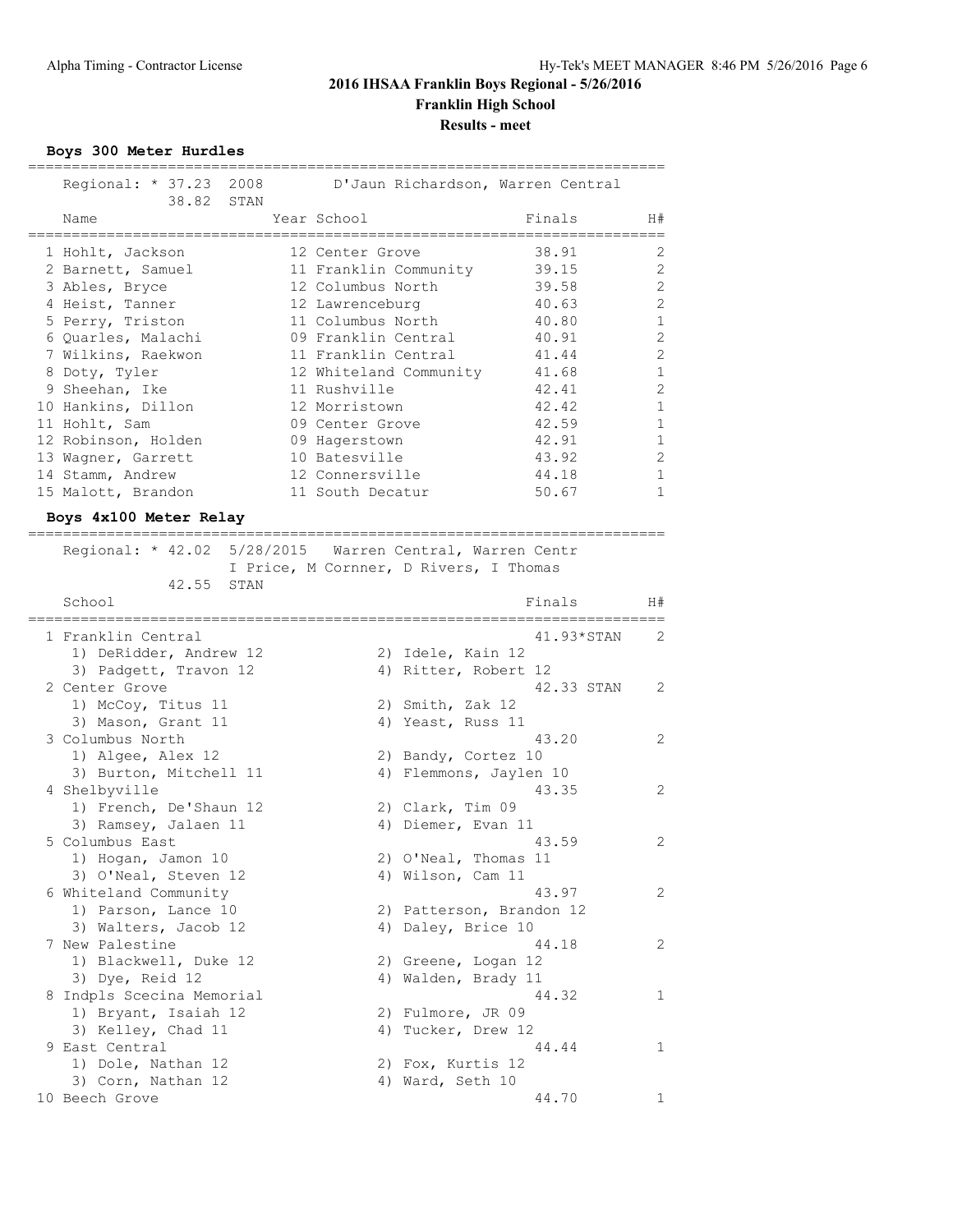### **2016 IHSAA Franklin Boys Regional - 5/26/2016 Franklin High School**

## **Results - meet**

#### **....Boys 4x100 Meter Relay**

| 1) Ballinger, Walter 11     | 2) Murkison, Kendall 11  |                       |
|-----------------------------|--------------------------|-----------------------|
| 3) Richardson, Lamonte 12   | 4) Goldsby, Caleb 10     |                       |
| 11 Richmond                 | 45.13                    |                       |
| 1) Claiborne, Jawuan 11     | 2) Powell, Cory 11       |                       |
| 3) Sagna, Sid 10            | 4) Stanley, Jermayne 09  |                       |
| 12 Batesville               | 45.88                    |                       |
| 1) Gerstbauer, Johnathan 12 | 2) Koehne, Jacob 12      |                       |
| 3) Thomas, Christopher 10   | 4) Mears, Zachary 12     |                       |
| 13 Union County             | 46.47                    |                       |
| 1) Beasley, Justin 10       | 2) Bentley, Isaac 11     |                       |
| 3) Hensley, Ryan 09         | 4) Dearth, Derek 10      |                       |
| -- Franklin County          | DO.                      | 1 1st exh out of zone |
| 1) Deaton, Thomas 11        | 2) Orschell, Mitchell 10 |                       |
| 3) Gabbard, Alex 11         | 4) Humbert, Dakota 11    |                       |
| -- Warren Central           | DO.                      | 2 3rd exh out of zone |
| 1) Avant, Isaac 12          | 2) Jackson, George 10    |                       |
| 3) Glenn, Brian 10          | 4) Hodge, Jordan 09      |                       |

#### **Boys 4x400 Meter Relay** =========================================================================

Regional: \* 3:19.17 2007 Franklin Central J Mitchell, D Willis, M Dunten, A Scott 3:20.92 STAN School Finals H# ========================================================================= 1 Center Grove 3:20.28 STAN 2 1) Bontrager, Logan 11 2) Boyer, Tyler 11 3) Smith, Zak 12 4) Hohlt, Jackson 12 2 Warren Central 3:22.41 2 1) Alverado, Javier 12 2) Jones, Dallace 11 3) Gutierrez, Christopher 09 4) Tutsie, Michael 11 3 Whiteland Community 3:23.20 2 1) Walters, Jacob 12 2) Patterson, Brandon 12 3) Ogega, Djimmon 11 4) Ogega, Charlie 09 4 Roncalli 3:25.04 2 1) Cunningham, Kurt 11 2) Lyngh, Myles 10 3) Otley, Gabe 11 4) Schiefelbein, Michael 12 5 Shelbyville 3:29.88 1 1) Clark, Tim 09 2) Long, Ethan 09 3) Martin, Chandler 11 (4) Ramsey, Jalaen 11 6 Batesville 3:30.34 2 1) Lipinski, Henry 10 2) Bell, Connor 12 3) Yorn, Ian 10 4) Moody, John 12 7 Franklin Central 3:30.38 1 1) Padgett, Travon 12 2) Quarles, Malachi 09 3) Reynolds, Christian 12 (4) Ritter, Robert 12 8 Columbus North 3:30.85 2 1) Pflueger, Robert 11 2) Ables, Bryce 12 3) Algee, Alex 12 4) Steward, Chandler 12 9 Columbus East 2 2 1) O'Neal, Thomas 11 2) Pettit, Caleb 10 3) Wilson, Cam 11 4) O'Neal, Steven 12 10 Rushville Consolidated 3:31.90 1 1) Sheehan, Ike 11 2) Hodge, Josh 11 3) Wilson, Jacob 11 (4) Yurack, Gunner 11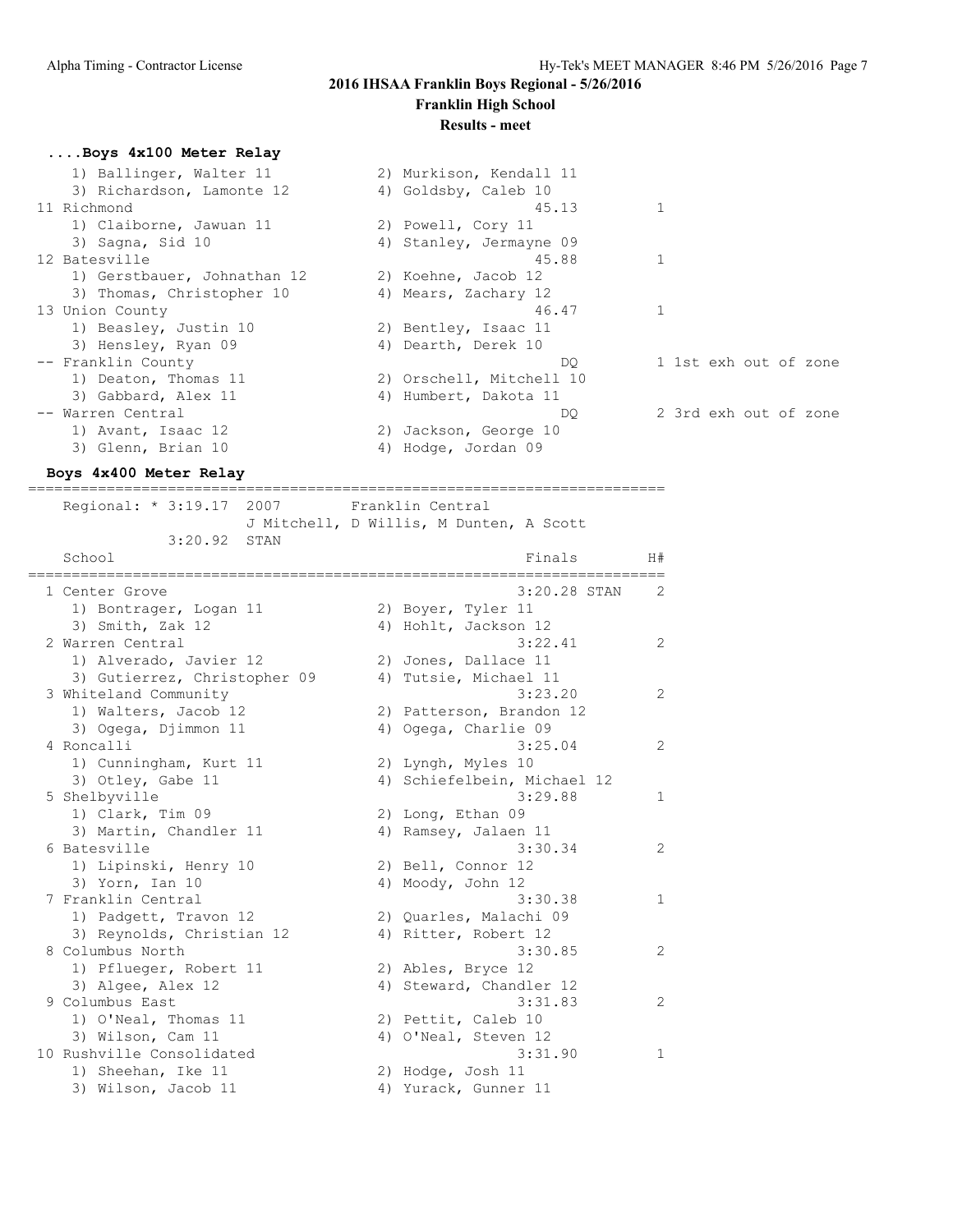#### **....Boys 4x400 Meter Relay**

| 11 Greenfield-Central    | 3:32.26                  | $\mathbf{1}$  |
|--------------------------|--------------------------|---------------|
| 1) Brown, Braden 10      | 2) Hembree, Thomas 12    |               |
| 3) Rizo, Luis 10         | 4) Hanson, Cooper 10     |               |
| 12 Franklin Community    | 3:32.91                  | $\mathcal{L}$ |
| 1) Barnett, Samuel 11    | 2) Brown, Jacob 09       |               |
| 3) McGaha, Chandler 11   | 4) Fromer, Tyler 10      |               |
| 13 East Central          | 3:37.18                  | $\mathcal{L}$ |
| 1) Rosemeyer, Douglas 12 | 2) Aliq, Andrew 12       |               |
| 3) Hartman, Aaron 12     | 4) Fox, Kurtis 12        |               |
| 14 Lawrenceburg          | 3:40.34                  |               |
| 1) Heist, Tanner 12      | 2) Carr, Bret 09         |               |
| 3) Land, Michael 12      | 4) Steuer, Noah 10       |               |
| 15 Connersville          | 3:41.19                  |               |
| 1) Bell, Alec 12         | 2) Keaffaber, Stephen 12 |               |
| 3) Musselman, Toby 12    | 4) Sherwood, Noah 12     |               |
| 16 Union County          | 3:43.05                  | $\mathbf{1}$  |
| 1) Nixon, Joshua 11      | 2) Elleman, Dakota 11    |               |
| 3) Haas, Luke 10         | 4) Hensley, Ryan 09      |               |
|                          |                          |               |

#### **Boys 4x800 Meter Relay** ======================================================================

 Regional: \* 7:53.43 5/26/2011 Columbus North, Columbus Nor C Kelsey, A Beiriger, G Ocasio, A Diehn 7:57.07 STAN School Finals ====================================================================== 1 Warren Central 7:59.54 1) Lowhorn, Tyler 12 2) Lapsley, Demontrae' 12 3) Liwanag, Fernino Kyle 10 4) Thompson, Chance 12 1:59.074 (1:59.074) 2 New Palestine 8:02.24 1) Corey, Spencer 11 2) Eagleson, Caleb 11 3) Voelz, Samuel 11 4) Wilson, Riley 12 3 Center Grove 8:03.53 1) Jones, Christopher 10 2) Libke, Zane 11 3) Fill, Nathan 12 4) Sauter, Reed 12 4 Roncalli 8:10.51 1) Lyngh, Myles 10 2) Schiefelbein, Michael 12 3) Shanahan, Nolan 12 (4) Smock, Luke 11 5 Columbus North 8:14.11 1) Brooks, Elijah 11 2) Rankin, Ben 12 3) Singhal, Ahaan 12 4) Steward, Chandler 12 6 Greenwood Community 8:17.01 1) Oskins, Lucas 11 2) Smith, Hunter 12 3) Terhune, Conner 10 (4) Pine, Ethan 10 7 Franklin Central 8:23.51 1) Bragonzi, Lorenzo 11 and 2) McCann, Kyle 11 3) Taylor, Jacob 12 (4) Perry, Trey 11 8 Rushville Consolidated 8:23.67 1) Chastain, Isaac 11 2) Schombert, Luke 11 3) Hodge, Josh 11 4) Leisure, Brett 11 9 Hagerstown 8:25.94 1) Slagle, Kaleb 10 2) Tuttle, Logan 09 3) Hicks, Alec 11 4) Osborne, Jevon 11 10 Franklin Community 8:29.72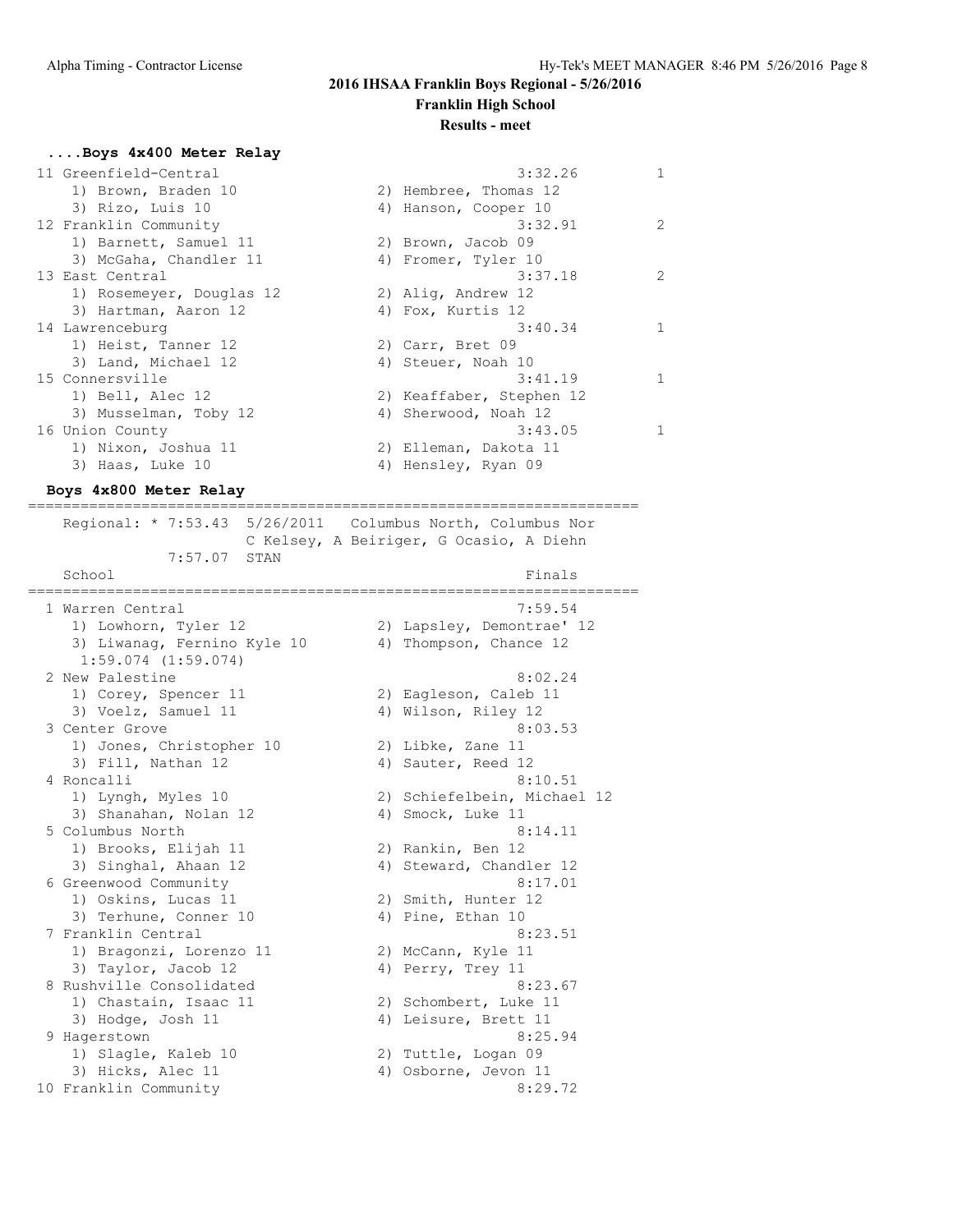#### **....Boys 4x800 Meter Relay**

| 1) Atkison, Owen 09   | 2) Hostetter, Peter 12    |
|-----------------------|---------------------------|
| 3) Brown, Jacob 09    | 4) McGaha, Chandler 11    |
| 11 Columbus East      | 8:30.34                   |
| 1) Bean, Paul 11      | 2) Deshmukh, Shaunak 12   |
| 3) Vancuren, Isaac 09 | 4) Galle, Alex 12         |
| 12 Indian Creek       | 8:32.67                   |
| 1) Bowman, Sean 11    | 2) Spruill, Dalton 11     |
| 3) Dawson, Tucker 12  | 4) Decker, Nate 09        |
| 13 Oldenburg Academy  | 8:43.17                   |
| 1) Eckstein, Curt 11  | 2) Fledderman,, Justin 11 |
| 3) Herbert, Jacob 10  | 4) Dole, Edgar 10         |
| 14 Batesville         | 8:45.72                   |
| 1) Moster, Caleb 11   | 2) Ripperger, Michael 09  |
| 3) Gowdy, Quinten 10  | 4) Bell, Connor 12        |
| 15 Greensburg         | 8:53.61                   |
| 1) Back, Michael 12   | 2) McClintic, Reid 11     |
| 3) Johnson, Kevin 11  | 4) Moore, Louis 11        |
| 16 Union County       | 9:07.60                   |
| 1) Couser, Evan 10    | 2) Poe, Dylan 11          |
| 3) Elleman, Dakota 11 | 4) Dare, Ravi 10          |
|                       |                           |

### **Boys High Jump**

====================================================================== Regional: \* 6-11 1992 David Hurt, Shelbyville 6-04.00 STAN Name Year School Finals ====================================================================== 1 Goines, Christian 11 Center Grove 6-03.00 5-10 6-00 6-01 6-02 6-03 6-04 O XO O XO O XXX 2 Settles, Blake 12 Franklin Central J6-03.00 5-10 6-00 6-01 6-02 6-03 6-04 O O XO O XO XXX 3 Branam, Kaden 11 Waldron J6-03.00 5-10 6-00 6-01 6-02 6-03 6-04 O O XXO XXO XXO XXX<br>4 Watkins, Jake 12 I 12 Indpls Lutheran 6-02.00 5-10 6-00 6-01 6-02 6-03 O XXO XO XXO XXX 5 Heist, Tanner 12 Lawrenceburg 6-01.00 5-10 6-00 6-01 6-02 O O O XXX 6 O'Neal, Thomas 11 Columbus East J6-01.00 5-10 6-00 6-01 6-02 O XO O XXX 6 Martin, Chandler 11 Shelbyville J6-01.00 5-10 6-00 6-01 6-02 O XO O XXX<br>8 Yurack, Alex 12 Rushville  $J6-01.00$  5-10 6-00 6-01 6-02 O O XXO XXX 9 Keith, Jacob 09 Center Grove 6-00.00 5-10 6-00 6-01 O XXO XXX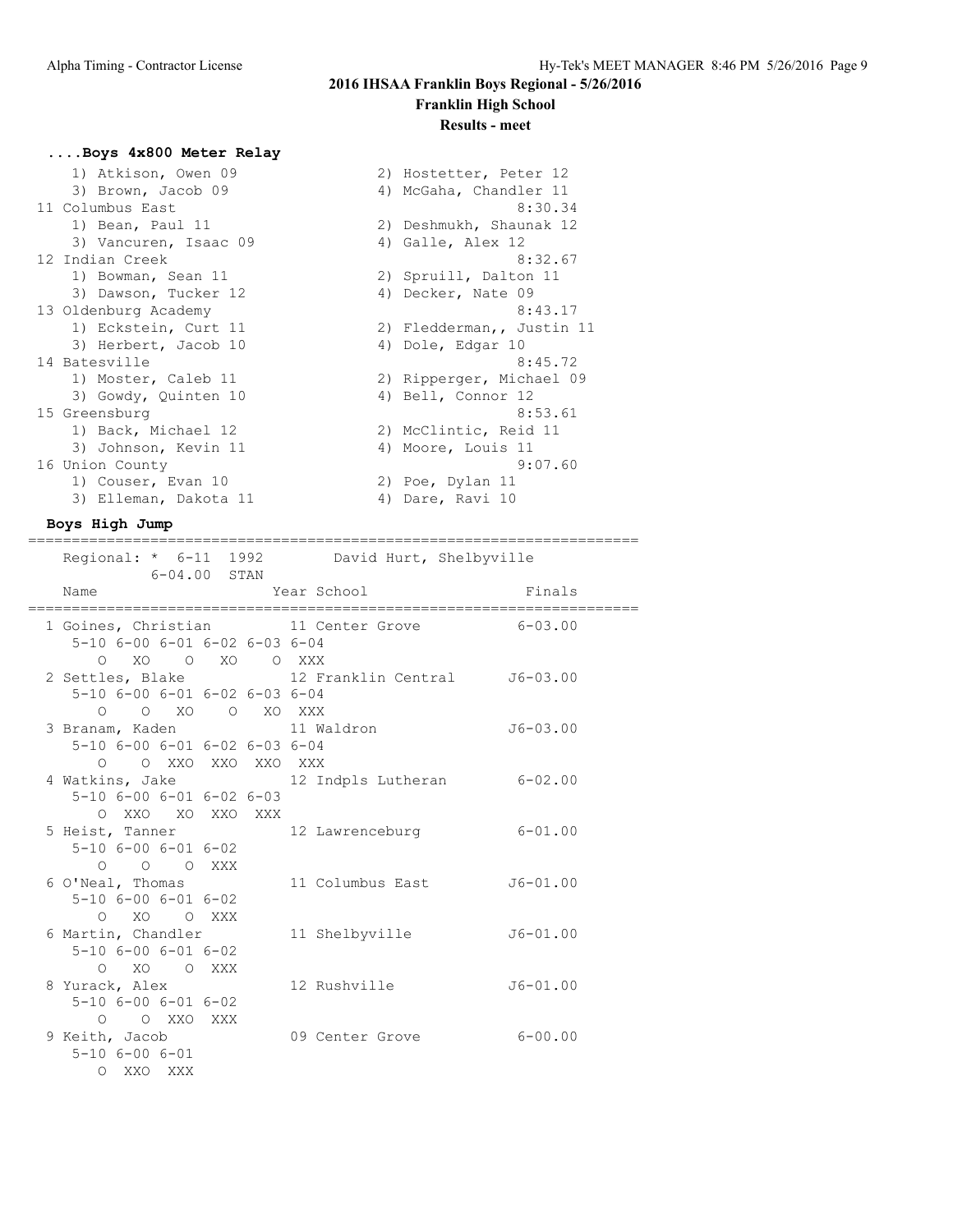# **2016 IHSAA Franklin Boys Regional - 5/26/2016**

**Franklin High School**

**Results - meet**

| 10 Roncalli     | $6 - 00.00$                                                                |
|-----------------|----------------------------------------------------------------------------|
|                 |                                                                            |
|                 |                                                                            |
| 11 Connersville | $5 - 10.00$                                                                |
|                 |                                                                            |
|                 |                                                                            |
|                 | $J5 - 10.00$                                                               |
|                 |                                                                            |
|                 |                                                                            |
|                 | NH                                                                         |
|                 |                                                                            |
|                 |                                                                            |
|                 | NH                                                                         |
|                 |                                                                            |
|                 | NH                                                                         |
|                 |                                                                            |
|                 |                                                                            |
|                 | 12 South Dearborn<br>11 Columbus North<br>09 Union County<br>09 Batesville |

### **Boys Pole Vault**

|                                                                          | =========== |                                                             |                               |
|--------------------------------------------------------------------------|-------------|-------------------------------------------------------------|-------------------------------|
| Regional: * 15-09 5/26/2011 Terry Batemon, Warren Centr<br>14-06.00 STAN |             |                                                             |                               |
| Name                                                                     |             | Year School Finals                                          |                               |
| 1 Hall, Josh                                                             |             |                                                             | 11 Center Grove 14-06.00 STAN |
|                                                                          |             | 11-06 12-00 12-06 13-00 13-06 13-09 14-00 14-03 14-06 15-00 |                               |
|                                                                          |             | P P P O XO P XO P XXO XXX                                   |                               |
| 2 Bertke, Mark 11 East Central 14-00.00                                  |             | 11-06 12-00 12-06 13-00 13-06 13-09 14-00 14-03 14-06       |                               |
|                                                                          |             | P P P O O P O P XXX                                         |                               |
| 3 Vuskalns, Vilis 12 Beech Grove 13-06.00                                |             |                                                             |                               |
| 11-06 12-00 12-06 13-00 13-06 13-09                                      |             |                                                             |                               |
| O OXXO OXOXXX                                                            |             |                                                             |                               |
| 4 Kemp, Taylor 11 Rushville 12-06.00                                     |             |                                                             |                               |
| 11-06 12-00 12-06 13-00                                                  |             |                                                             |                               |
| 0 0 0 XXX                                                                |             |                                                             |                               |
| 5 Corn, Nathan 12 East Central J12-06.00                                 |             |                                                             |                               |
| 11-06 12-00 12-06 13-00                                                  |             |                                                             |                               |
| O O XO XXX<br>6 Utterback, Payton 11 Franklin Community J12-06.00        |             |                                                             |                               |
| 11-06 12-00 12-06 13-00                                                  |             |                                                             |                               |
| XO O XO XXX                                                              |             |                                                             |                               |
| 7 Bedel, Nathaniel 11 Batesville 512-06.00                               |             |                                                             |                               |
| 11-06 12-00 12-06 13-00                                                  |             |                                                             |                               |
| O O XXO XXX                                                              |             |                                                             |                               |
| 8 Keener, Jacob                                                          |             | 12 Greenfield-Central 12-00.00                              |                               |
| 11-06 12-00 12-06                                                        |             |                                                             |                               |
| XO.<br>O XXX                                                             |             |                                                             |                               |
| 9 Ayoda-Iadapo, Imisioluwa 10 Warren Central J12-00.00                   |             |                                                             |                               |
| 11-06 12-00 12-06<br>O XO XXX                                            |             |                                                             |                               |
| 10 Kleinhenz, Brigham 10 Columbus North J12-00.00                        |             |                                                             |                               |
| 11-06 12-00 12-06                                                        |             |                                                             |                               |
| $\circ$<br>XXO<br>XXX                                                    |             |                                                             |                               |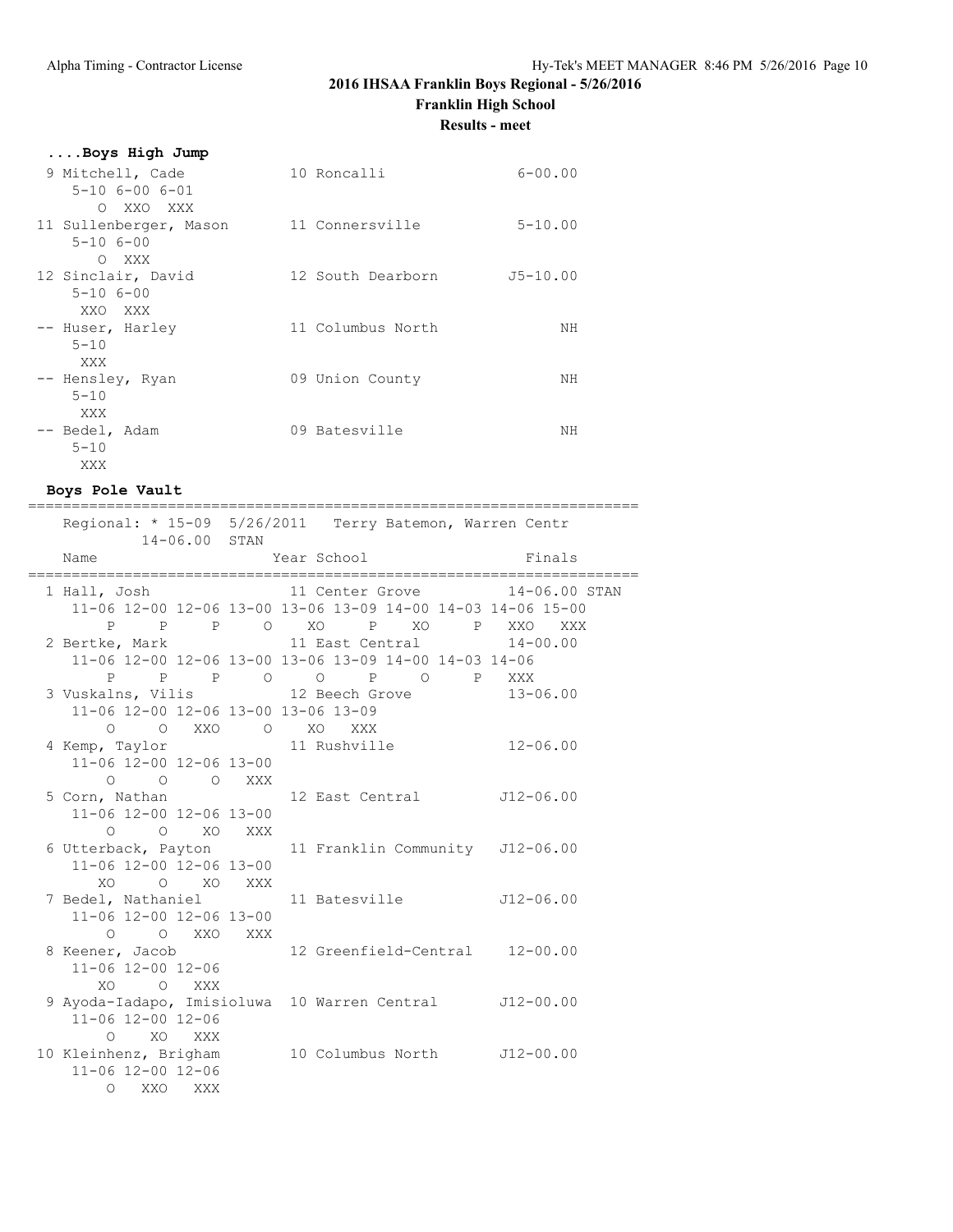## **2016 IHSAA Franklin Boys Regional - 5/26/2016**

**Franklin High School**

**Results - meet**

|  |  |  | Boys Pole Vault |
|--|--|--|-----------------|
|  |  |  |                 |

| 11 Walsh, Conner<br>11-06 12-00 12-06      | 10 Center Grove        | $J12 - 00.00$ |
|--------------------------------------------|------------------------|---------------|
| XXO XXO XXX                                |                        |               |
| 12 Humbert, Dakota                         | 11 Franklin County     | $11 - 06.00$  |
| $11 - 06$ $12 - 00$<br>O XXX               |                        |               |
| 12 Keaffaber, Stephen                      | 12 Connersville        | $11 - 06.00$  |
| $11 - 06$ $12 - 00$                        |                        |               |
| O XXX<br>12 Euell, Jae                     | 09 Shelbyville         | $11 - 06.00$  |
| $11 - 06$ $12 - 00$                        |                        |               |
| O XXX                                      |                        |               |
| 12 Fehribach, Grant<br>$11 - 06$ $12 - 00$ | 10 Columbus North      | $11 - 06.00$  |
| O XXX                                      |                        |               |
| -- Ballain, Jacob                          | 11 Whiteland Community | ΝH            |
| 11-06 12-00 12-06 13-00<br>P P P XXX       |                        |               |
| -- Hentz, Skylar                           | 10 Connersville        | ΝH            |
| $11 - 06$                                  |                        |               |
| XXX                                        |                        |               |

## **Boys Long Jump**

| ----------------------<br>Regional: * 23-06 2004 Tyler Skelton, Center Grove                    | ========================== |  |
|-------------------------------------------------------------------------------------------------|----------------------------|--|
| 22-04.75 STAN<br>Year School Finals<br>Name                                                     |                            |  |
| 1 Burton, Mitchell 11 Columbus North 22-07.50 STAN<br>21-08 21-06 22-03.75 22-00 22-07.50 22-01 |                            |  |
| 2 Saylor, Justin 12 Roncalli 21-08.25<br>20-10.75 20-11 21-05 21-08.25 20-09.25 21-07.50        |                            |  |
| 3 Algee, Alex 12 Columbus North 21-04.50<br>FOUL 20-01 20-03.25 20-06 19-03 21-04.50            |                            |  |
| 4 Hartman, Aaron 12 East Central 20-08.25<br>19-05.50 18-01.25 18-09.75 19-00 20-06 20-08.25    |                            |  |
| 5 Walden, Brady 11 New Palestine 20-05.00<br>20-05 19-07.75 20-02 19-09.50 19-01.50 19-09.25    |                            |  |
| 6 Glenn, Brian 10 Warren Central 20-02.50<br>19-08.75 18-11.50 20-02.25 20-02.50 19-00 19-06.25 |                            |  |
| 7 Orschell, Mitchell 10 Franklin County 19-10.50<br>19-10.50 19-05 FOUL 19-06.50 FOUL 19-04     |                            |  |
| 8 Sullenberger, Mason 11 Connersville 19-08.25<br>17-11.50 FOUL 18-10.50 FOUL 19-04.25 19-08.25 |                            |  |
| 9 Yeast, Russ 11 Center Grove 19-07.50<br>19-06.50 FOUL FOUL 19-07.50 FOUL 18-09.50             |                            |  |
| 10 Mayfield, Hunter 10 Franklin County 18-08.75<br>18-08.75 18-05.75 18-02.75                   |                            |  |
| 11 Deloney, Jerrell 10 Richmond 18-06.75<br>18-06.75 18-02.50 17-08                             |                            |  |
| 12 Blackwell, Duke 12 New Palestine 18-01.00<br>$17 - 11.50$ $16 - 07.50$ $18 - 01$             |                            |  |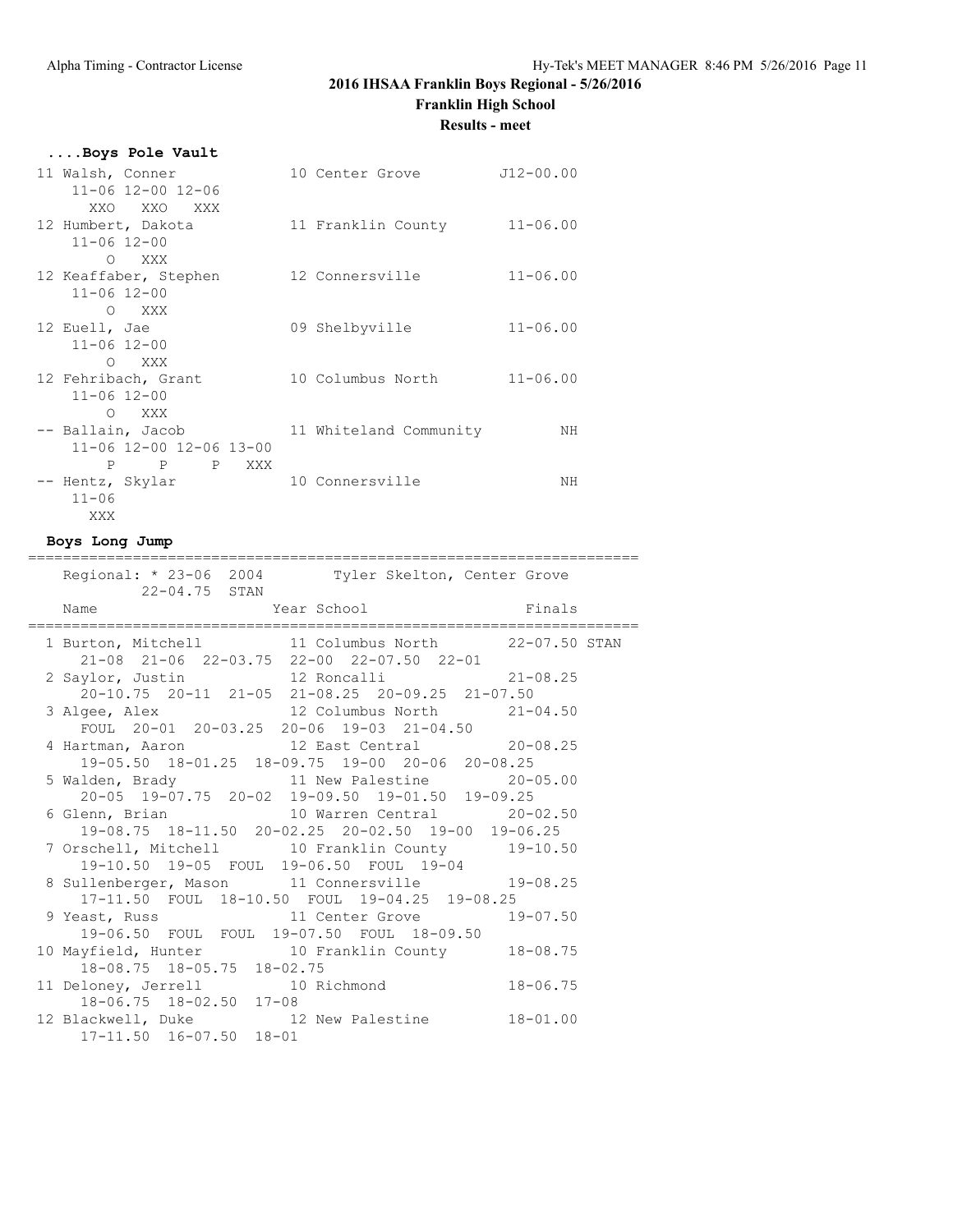**Boys Shot Put**

|                   | 54-10.00 STAN                                                            | Regional: * 64-08 2007 Ben Stephen, Union County |                |  |  |  |  |  |
|-------------------|--------------------------------------------------------------------------|--------------------------------------------------|----------------|--|--|--|--|--|
|                   | Name<br>-----------------------------------                              | Year School                                      | Finals         |  |  |  |  |  |
|                   | 1 Emberton, Ryder<br>59-02 58-11 FOUL 58-03 57-08 FOUL                   | 11 Whiteland Community 59-02.00 STAN             |                |  |  |  |  |  |
|                   | 2 Myers, Rhett<br>51-09 53-09 55-01 56-01 54-08 53-08                    | 12 Columbus East                                 | 56-01.00 STAN  |  |  |  |  |  |
|                   | 3 Blakey, Justin<br>45-01 50-03 50-05 51-01 52-05 51-07                  | 12 Warren Central                                | $52 - 05.00$   |  |  |  |  |  |
|                   | 4 Kruchten, Aaron<br>48-07 48-11 FOUL 48-07 47-10 52-00                  | 12 Columbus East                                 | $52 - 00.00$   |  |  |  |  |  |
|                   | 5 Wallpe, Evan<br>49-02 49-02 49-09 49-03 51-05 51-08                    | 12 North Decatur                                 | $51 - 08.00$   |  |  |  |  |  |
|                   | 6 Parris, Mason<br>50-00 48-02 47-10 49-07 50-07 FOUL                    | 10 Lawrenceburg                                  | $50 - 07.00$   |  |  |  |  |  |
|                   | 7 Daming, Austin<br>50-04 48-09 48-11 49-03 FOUL FOUL                    | 10 Center Grove                                  | $50 - 04.00$   |  |  |  |  |  |
|                   | 8 Adams, Keeton<br>FOUL 46-06 48-08 45-08 45-05 47-08                    | 11 Hagerstown                                    | $48 - 08.00$   |  |  |  |  |  |
|                   | 9 Sams, Kannon<br>47-01.50 45-07 47-04 47-03 47-05 46-00                 | 12 Franklin County                               | $47 - 05.00$   |  |  |  |  |  |
|                   | 10 Lowry, Dalton<br>$45 - 02$ $43 - 04$ $47 - 01$                        | 12 Whiteland Community                           | 47-01.00       |  |  |  |  |  |
|                   | 11 Ogle, Shey<br>$45 - 02$ $45 - 09$ $46 - 06$                           | 12 South Decatur                                 | $46 - 06.00$   |  |  |  |  |  |
|                   | 12 Tennyson, Coleman<br>45-02 FOUL FOUL                                  | 11 Columbus North                                | $45 - 02.00$   |  |  |  |  |  |
|                   | 13 Steinmetz, Jacob<br>$39-11$ $42-04$ $44-07$                           | 12 East Central                                  | $44 - 07.00$   |  |  |  |  |  |
|                   | 14 Judy, David<br>FOUL 43-05 41-00                                       | 11 New Palestine                                 | $43 - 05.00$   |  |  |  |  |  |
|                   | 15 Woolwine, Seth<br>41-05 FOUL 39-06                                    | 12 Centerville                                   | $41 - 05.00$   |  |  |  |  |  |
| Boys Discus Throw |                                                                          |                                                  |                |  |  |  |  |  |
|                   | Regional: * 184-02 2012<br>Dyrek Chowning, Warren Central<br>158-04 STAN |                                                  |                |  |  |  |  |  |
|                   | Name                                                                     | Year School                                      | Finals         |  |  |  |  |  |
|                   | 1 Tidd, Cameron<br>$166 - 05$<br>$172 - 09$                              | 12 Center Grove<br>166-06 FOUL 169-09 FOUL       | 172-09.00 STAN |  |  |  |  |  |
|                   | 2 Myers, Rhett<br>163-00 161-05 156-07 147-05 145-01 160-00              | 12 Columbus East                                 | 163-00.00 STAN |  |  |  |  |  |
|                   | 3 Emberton, Ryder<br>162-04 FOUL FOUL 149-06 FOUL FOUL                   | 11 Whiteland Community                           | 162-04.00 STAN |  |  |  |  |  |
|                   | 4 English, Will<br>FOUL 137-04.50 145-10<br>$130 - 02$                   | 11 Roncalli<br>FOUL<br>FOUL                      | 145-10.00      |  |  |  |  |  |
|                   |                                                                          |                                                  |                |  |  |  |  |  |

 $5$  Wallpe, Evan 12 North Decatur 145-04.00 139-03 145-04 139-08 135-11 FOUL FOUL 6 Maness, Noah 11 Indian Creek 139-11.00 136-09 136-06 134-09 133-02 139-11 138-00 7 Roach, Dakota 12 Hagerstown 138-08.00 136-11 124-01 132-08 FOUL FOUL 138-08